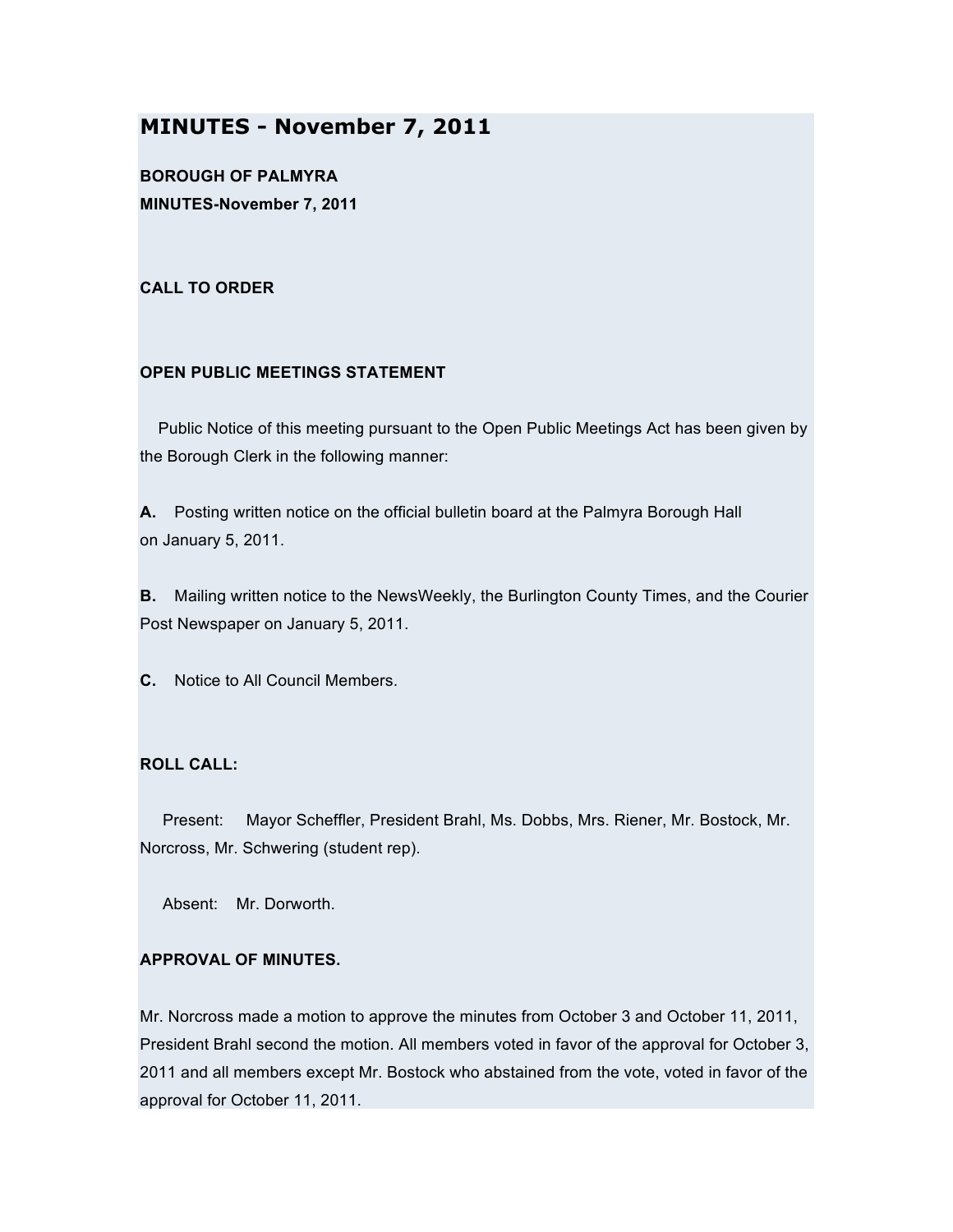#### **COORESPONDENCE.**

**A.** Letter of Appreciation-Mayor Scheffler read a letter of appreciation and thanks from Grace Carr, expressing her feelings on the dedication and plague in honor of her son at Legion Field.

#### **DISCUSSION ITEMS**

**A.** Community Center Policies-Mr. Gural informed council that the Community Center/YMCA steering committee consisting of Eric Phieffer, Mindie Wiener, Gina and himself drafted some recommendations for the community center policies as well as policies for the kitchen in the center. Mr. Gural requested that council review the information presented to them for approval at the next meeting. The policies would take effect on January 1, 2012 and that the committee recognizes that it is a living document that will constantly change as the needs for the center change. Mr. Phieffer agreed with the need to constantly having the document available for change as there is no way to figure out the going rates, since no other community around Palmyra offers a center. Mr. Rosenberg discussed that the initial document could be an ordinance with changes made by resolution. President Brahl thanked the committee for their hard work with the policies and procedures. Mayor Scheffler discussed that this document helps council with the needed guidance for the center. Mrs. Wiener explained that she is excited about the potential of all types of activities in the center. Mr. Gural will forward the master copy to Mr. Rosenberg so that he can review for legal wording and it can be placed in ordinance form. Mayor Scheffler requested that it be available for introduction for the next meeting.

**B.** Colonial Life-Ms. Kim Haist, Benefits Counselor discussed with council the need for the Borough to have a flexible employee benefit plan for health care. The funds would be an automatic deduction from the employees pay check. Ms. Haist explained that they offer disability insurance, accident insurance, life insurance and also special risk insurance. Mr. Gural explained that he and Mrs. Lewis have talked to a number of providers who also provide the same type of coverage. Colonial Life had given a presentation at the October staff meeting and also met with some of the staff on a 1-1 basis. The borough has to have a plan in place by January 1, 2012 and it can be completed by resolution. Four quotes were solicited and three responded. Mayor Scheffler recommend that council have a resolution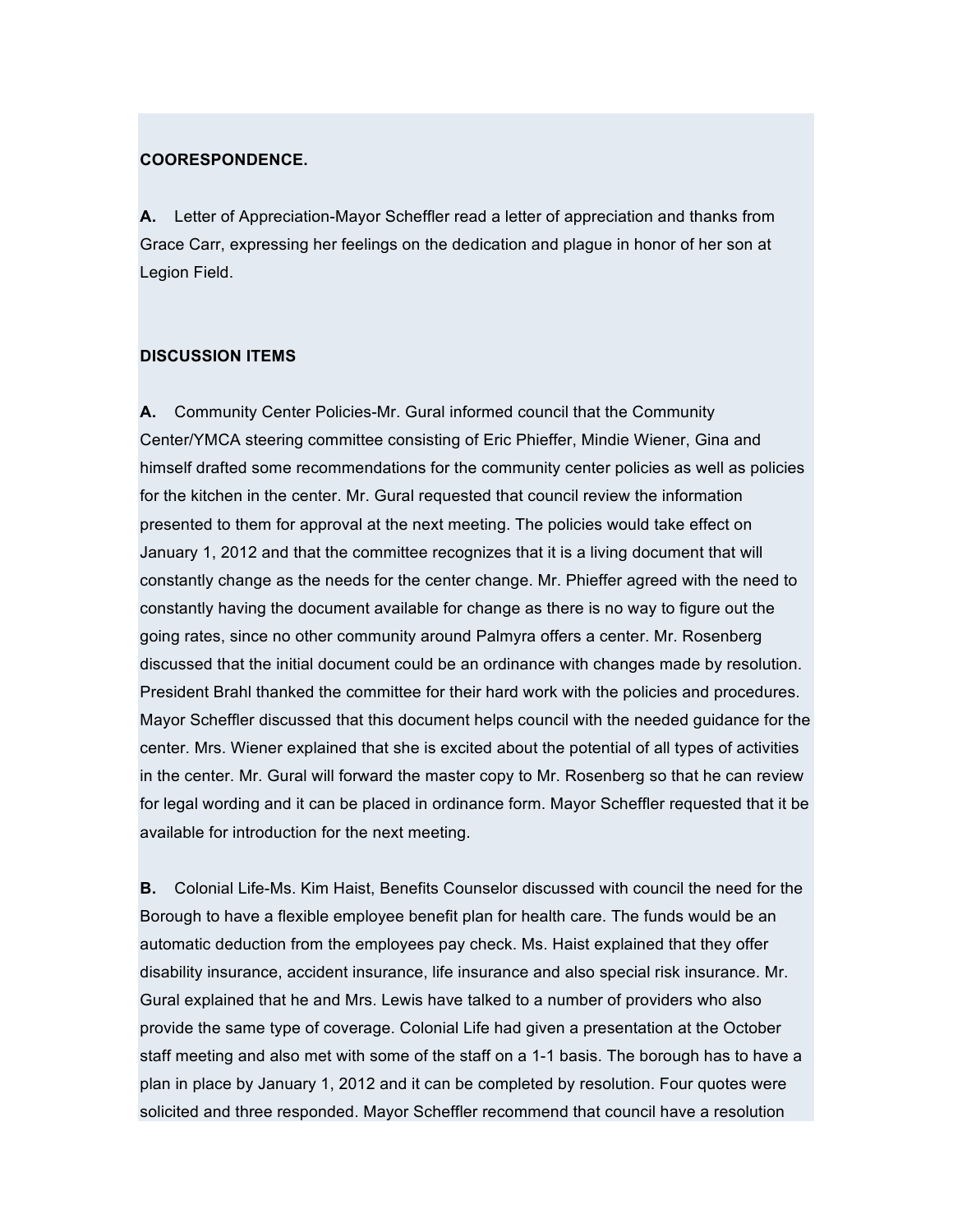available at the next meeting.

**C.** JIF INSURANCE. Mr. Gural reported that Mr. Bostock, Mrs. Sheipe, Mrs.Lewis and himself met with the representatives of the Burlington County JIF. They had presented a slide presentation to explain the values and opportunity available to the Borough through the county JIF. The statewide JIF provides workers comp and Travelers no longer does. Mr. Gural explained that the borough has two options for insurance this year, the Statewide JIF or the Burlington County JIF. The county JIF is requesting an application fee of \$1500.00, so that the other members of the JIF are not paying for the work on the Borough's quote. Mrs. Lewis discussed that she would recommend them and that they are very safety ordinate. Mr. Bostock discussed that insurance rates are going up and that the insurance should be under one entity, not split among several. Mr. Bostock explained that he had requested an excel sheet from the JIF with the claims loss for the Borough. The JIF will review the borough's application on December 20th, so the council will not be able to take action until after that. Mr. Gural explained that council would have to either hold a special meeting for the insurance approval or give him the ability as the administrator to sign the contract with council's approval. Mr. Rosenberg recommend having someone review the financial stability of the JIF and the ability to handle pending claims. Mr. Gural explained that the borough would rely on the Risk Consultant for the information on the JIF. The resolution tonight is to start the process of the application and to approve the \$1500.00 application fee. Resolution 2011-204, Resolution To Join Municipal Joint Insurance Fund Subject To Approval of Assessment. President Brahl made a motion to approve the resolution, Mr. Norcross second the motion. At the call of the roll, the vote was:

AYES: President Brahl, Mrs. Dobbs, Mrs. Riener, Mr. Bostock, Mr. Norcross. NAYES: None.

**D.** Driveway Ordinance. Mrs. Locke-Chairman of the Land Use Board explained that the majority of the changes were due to impervious coverage issues. The Land Use Board has reviewed the ordinance for the last nine-ten months and that this is the final draft that is being presented to council. Mr. Beck, Land Use Board discussed that stormwater issues were also reviewed for state compliance. Mrs. Riener explained that the ordinance would prohibit lawn parking. Mayor Scheffler discussed that residents parking on their lawns is not friendly to the neighborhood and that she is recommending the ordinance be introduced at the next meeting. President Council Brahl inquired if the ordinance required a parking space to be black top or concrete. Mrs. Riener replied that it would be required for new driveways.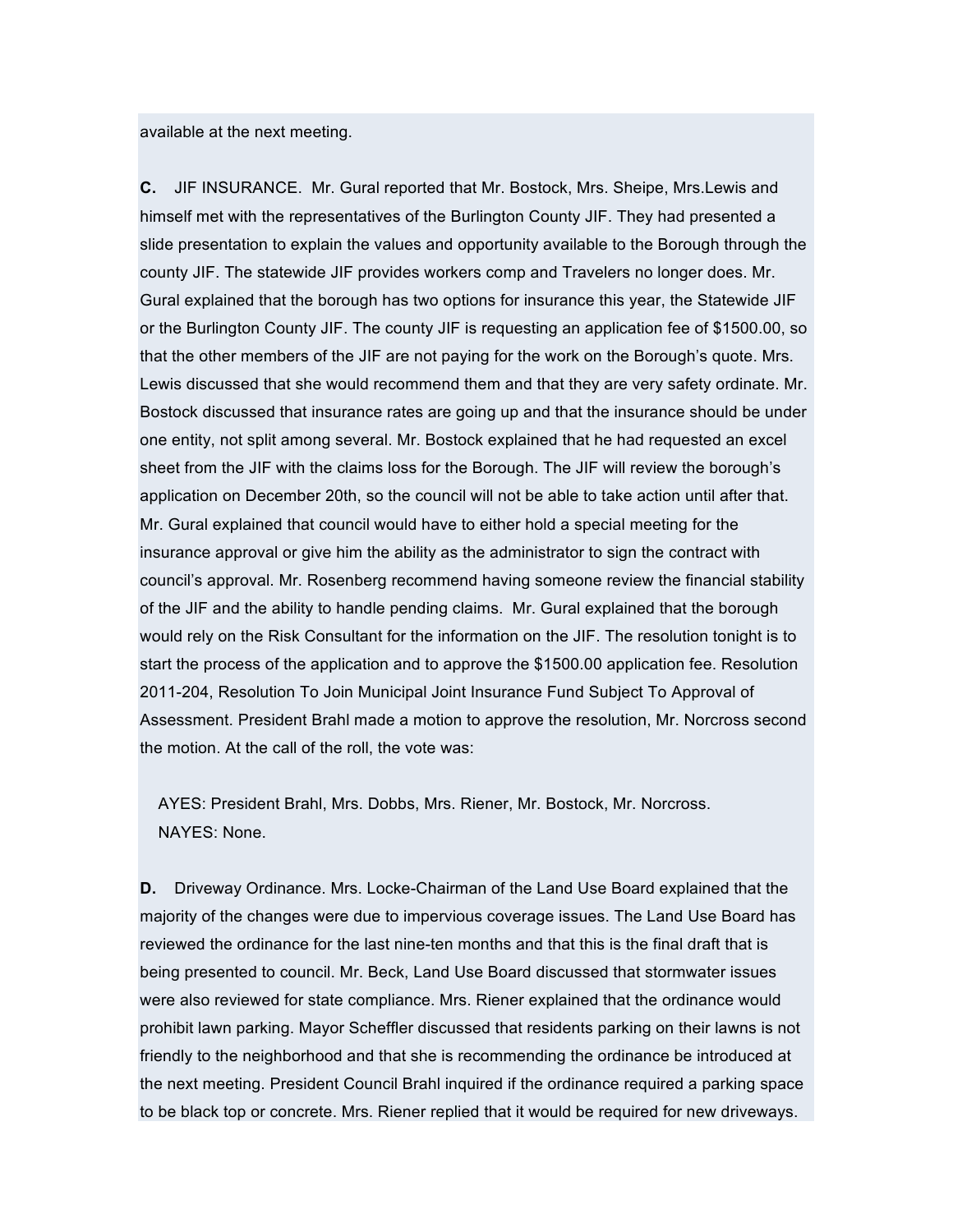Mr. Gural recommend that the date of effect for the ordinance should be June 1, 2012. Mr. Rosenberg will prepare the ordinance for the next meeting for introduction.

**E.** Employee Handbook. Mr. Gural discussed that there have been some discussions on the handbook and a few items need to be discussed in executive session. Mr. Gural recommend introducing the handbook ordinance by title next week and having final adoption on December 12th. Council does have a reference of the items that need to be changed. Mr. Gural informed council himself, Mrs. Lewis, Mrs. Sheipe, Mr. Ryan and Mrs. Kilmer are meeting to review the handbook items that need to be changed or updated.

**F.** Mortgage Subordination. Mr. Gural explained that due to the recent mortgage crisis a number of residents wish to refinance their mortgage, but they have liens from the Regional Contribution program that helped repair their homes. Mr. Rosenberg explained that the borough has a program available to help rehab some of the housing stock in the borough. The governing body has approved a number of loans with a mortgage, but the bank is the first mortgage holder and the borough is the second. The majority of the homeowners wanted to subordinate their mortgage so that the first mortgage takes precedent over the boroughs lien or mortgage. Mr. Rosenberg explained that being in second position of the property does not hurt the ability to collect the debt. There is a formula to subordinance-if debt to equity ratio is no more than 90%, the subordination can be approved. The homeowners are required to provide a current appraisal to the borough to start the process of the loan. Mr. Gural inquired if the borough is already in second position and the owners want to refinance for a lower interest rate what harm is there to the borough? Mr. Rosenberg explained that if the owner only wants to refinance for a lower interest rate it does not really change the holders of the mortgage. If it is a new mortgage company they will be first holder and the borough will be second.

**G.** RCA-change order. CPG & H is asking for a change order for administrative cost from the Evesham RCA. The cost of the change order would be charged to the RCA account.

**H.** Surplus Vehicles. Mr. Gural explained that there are a number of vehicles available for sale that the borough either owns or has confiscated through legal means. Mr. Gural advised council that the vehicles would be placed on Gov-deals for public auction.

**I.** Awnings. Mayor Scheffler discussed that the BID had sent out a letter to businesses listing ways to make improvements and that she felt that the BID should of advised council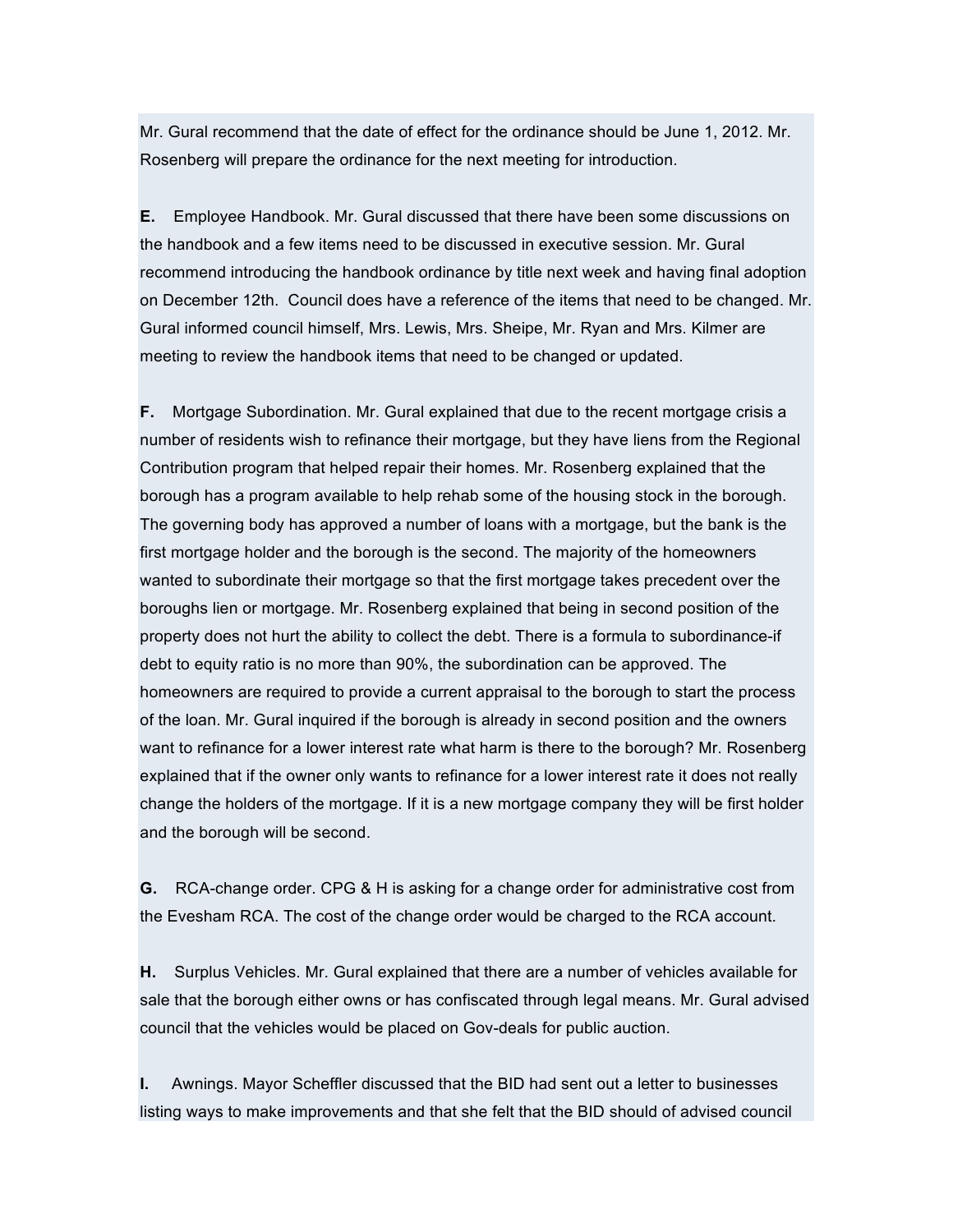and also seek their input before sending out the letter.

**J.** Sewer Connection Fees. Mr. Rosenberg discussed that there are two aspects to the fee. There is the annual fee that every business pays and there is also the connection fee. The annual fee is established by ordinance as well as the connection fee. Mr. Rosenberg will be able to adjust the connection fee in the ordinance with amendment if council decides to lower the fee for businesses. Council discussed the need to lower the fee and Mr. Rosenberg will prepare an ordinance for the next meeting.

**K.** Deputy Registrar. Mrs. Sheipe explained that the state requires a deputy registrar to be appointed for the vital statistics office. Resolution 2011-198 Resolution Appointing Tanyika Jones as deputy registrar until December 31, 2012. President Brahl made a motion to approve the resolution, Mr. Norcross second the motion. All members present voted in favor of the motion.

**L.** Borough Parking Lot. Mr. Gural informed council that he had written letters to the county and the bridge commission for assistant with the borough parking lot. The bridge commission has indicated that they are not interested in providing help with the lot. The county has not respond to the request as of yet. Mrs. Riener inquired if the borough could move forward, while waiting for a county response. Mr. Rosenberg recommend waiting for the county to response.

**M.** Market Street. Mayor Scheffler discussed that Market Street is in need of repair and to be repaved. The borough is going to do sidewalk and lighting along Market Street and had request the Bridge Commission to repave the street. Mr. Gural informed council that at this point the Bridge Commission has informally agreed to repave the street after the other repairs are completed.

**N.** Revaluation. Mr. Rosenberg met with the tax assessor and the assessor is working on the specs for the revaluation company. The specs have to be submitted to the county and are scheduled to be approve on December 14. The borough will go out for bid in January.

**O.** Hill Street. Mr. Rosenberg informed council that he is waiting for legal descriptions from Land Engineering to process the Quit Claim Deeds.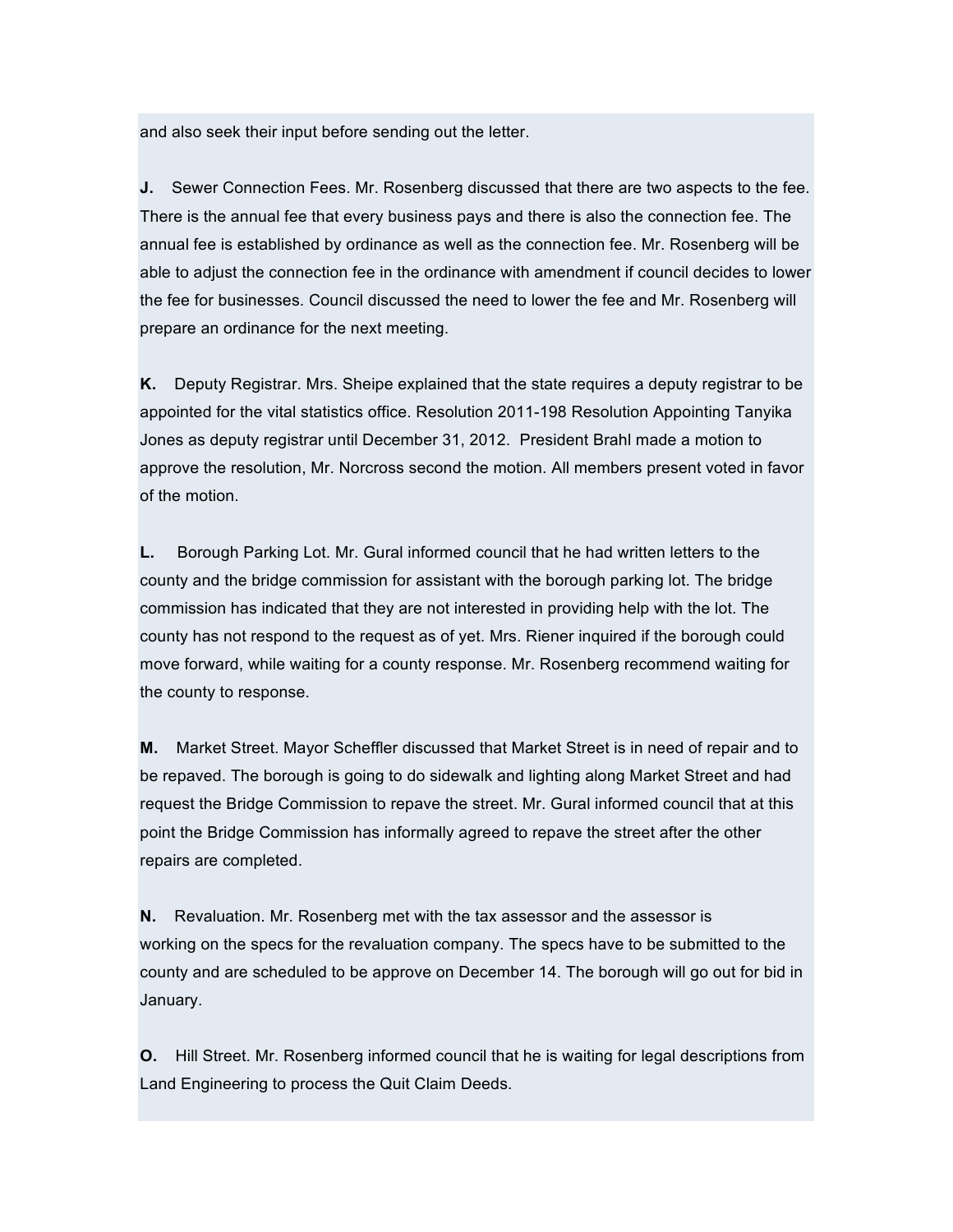**P.** Election Districts. Mr. Gural explained that there was some discussions at the primary election on the number of machines at the polling places. New polling places should be considered for more efficient and better ADA access. Mr. Gural explained that the discussion has been to move some of the districts from the firehouse for better accessibility for the handicapped.

**Q.** Curfew. Mr. Rosenberg discussed that two model ordinances had been submitted to him and that he is looking to take the better portion each ordinance to create one for a better ordinance for the borough.

**R.** Traffic study. Mayor Scheffler had received a letter from a resident in Riverton about the intersection of Elm and Fourth Street and that there is a problem there and is requesting that Palmyra and Riverton do a traffic study. Chief Pearlman informed council that he also received a copy of the letter and has spoken to Land Engineering. Riverton is looking for support from council for the traffic study. Mayor Scheffler requested that Land Engineering be reached out to for the Borough. Mrs. Riener inquired about a traffic study for the corner of Cinnaminson and Charles. Chief Pearlman explained that he had already spoken with the county about the school crossing there and that they are aware of the Borough's concerns Chief Pearlman explained that Spring Garden and Public Road is the worse intersection and that the trees are a major issue at the intersections.

**S.** Health Study. Mr. Gural informed council that there are a number of health benefit plans available to the employees under the state health benefit program. The council does have an option to not use certain plans.

**T.** Cell Tower. Mr. Rosenberg explained that the existing antenna will be replaced and that Mr. Dreby has signed off on the agreement on safety and that they are requesting council to act on the issue. President Brahl made a motion to authorize the required changes, Mr. Bostock second the motion. At the call of the roll, the vote was:

AYES: President Brahl, Mrs. Riener, Mr. Bostock, Mr. Norcross. NAYES: None. ABSTAIN: Ms. Dobbs.

### **RESOLUTIONS.**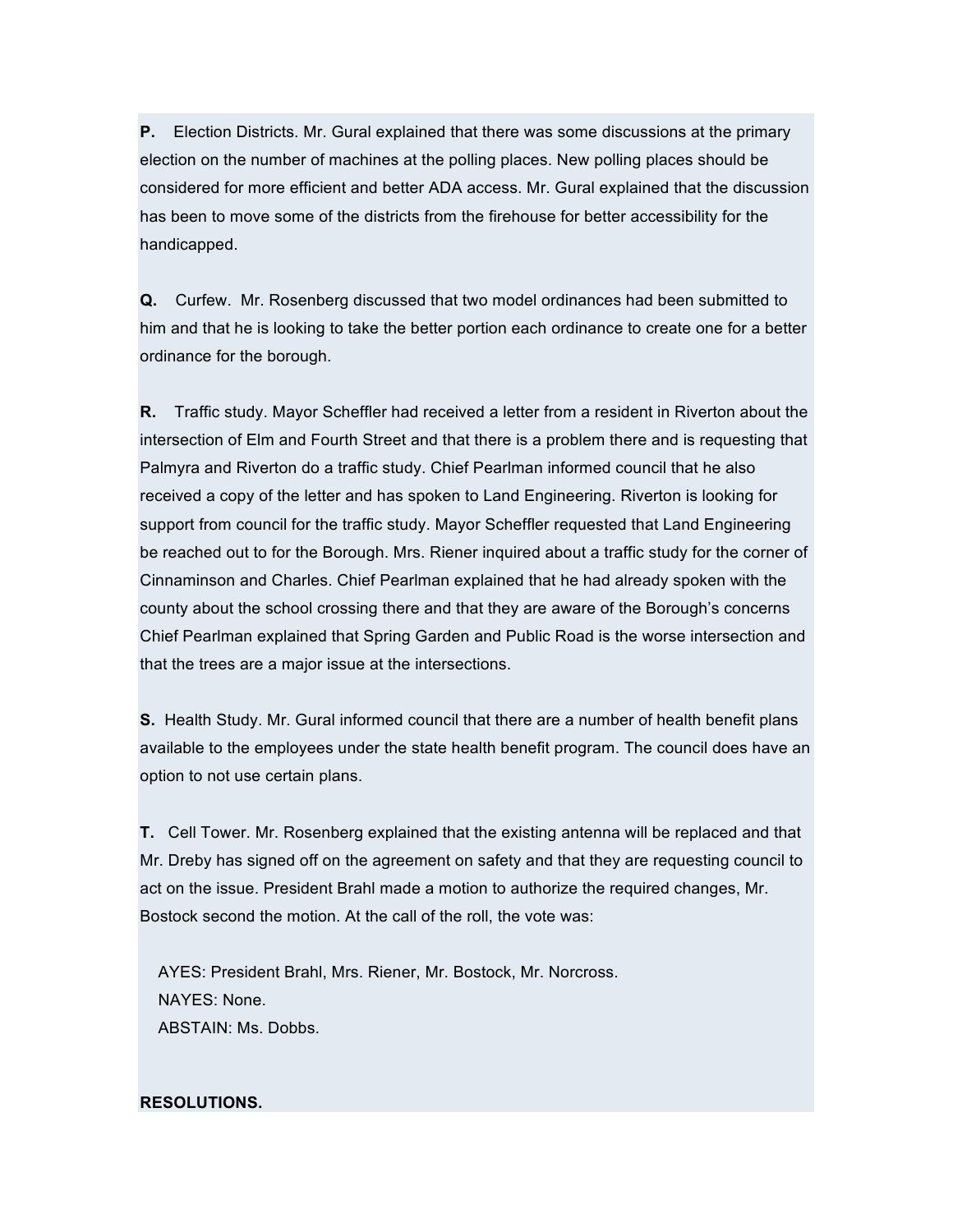**A.** Resolution 2011-195, Resolution Authorizing A Change Order For South Broad Street Overlay, Contract 2011-2. This resolution was tabled until the next meeting, due to needing more information from Land Engineering.

**B.** Resolution 2011-196, Resolution Requesting Approval Of Items Of Revenue And Appropriation N.J.S.A. 40A: 4-87, Chapter 159: Juvenile Justice Summer Expansion Program. Mrs. Riener made a motion to approve the resolution, President Brahl second the motion. At the call of the roll, the vote was:

AYES: President Brahl, Mrs. Dobbs, Mrs. Riener, Mr. Bostock, Mr. Norcross. NAYES: None.

# **PUBLIC COMMENT**

President Brahl made a motion to open the public portion, Ms. Dobbs second the motion. All members present voted in favor of the motion. Resident-East Fourth Street-the intersection at Elm and Fourth Street needs a stop sign, cars race up Fourth Street because there is no stop sign at the intersection. Mayor Scheffler agreed that there is a problem with some of the stop signs in that area. Public Works and the Police Department will review the area for signage.

Mrs. Locke-Pear Street-inquired if the Borough charges a fee for processing the mortgage subordination? Mr. Rosenberg replied that there is no fee according to the regulations of the program and that the program is run by CGP & H. Mr. Gural explained that when someone requests subordination, council is not informed of the name of the person for confidential reasons. Mrs. Locke inquires as to why the Borough is choosing to file deeds for Hill Street vacancy and also complete a quit claim deed. Mr. Gural replied that during the public hearings on the ordinance, the council agreed to do both as a courtesy to the owners. Mr. Rosenberg explained that the Borough was also required to file the ordinance with the county deed department.

President Brahl made a motion to close the public comment, Mr. Bostock second the motion. All members present voted in favor of the motion.